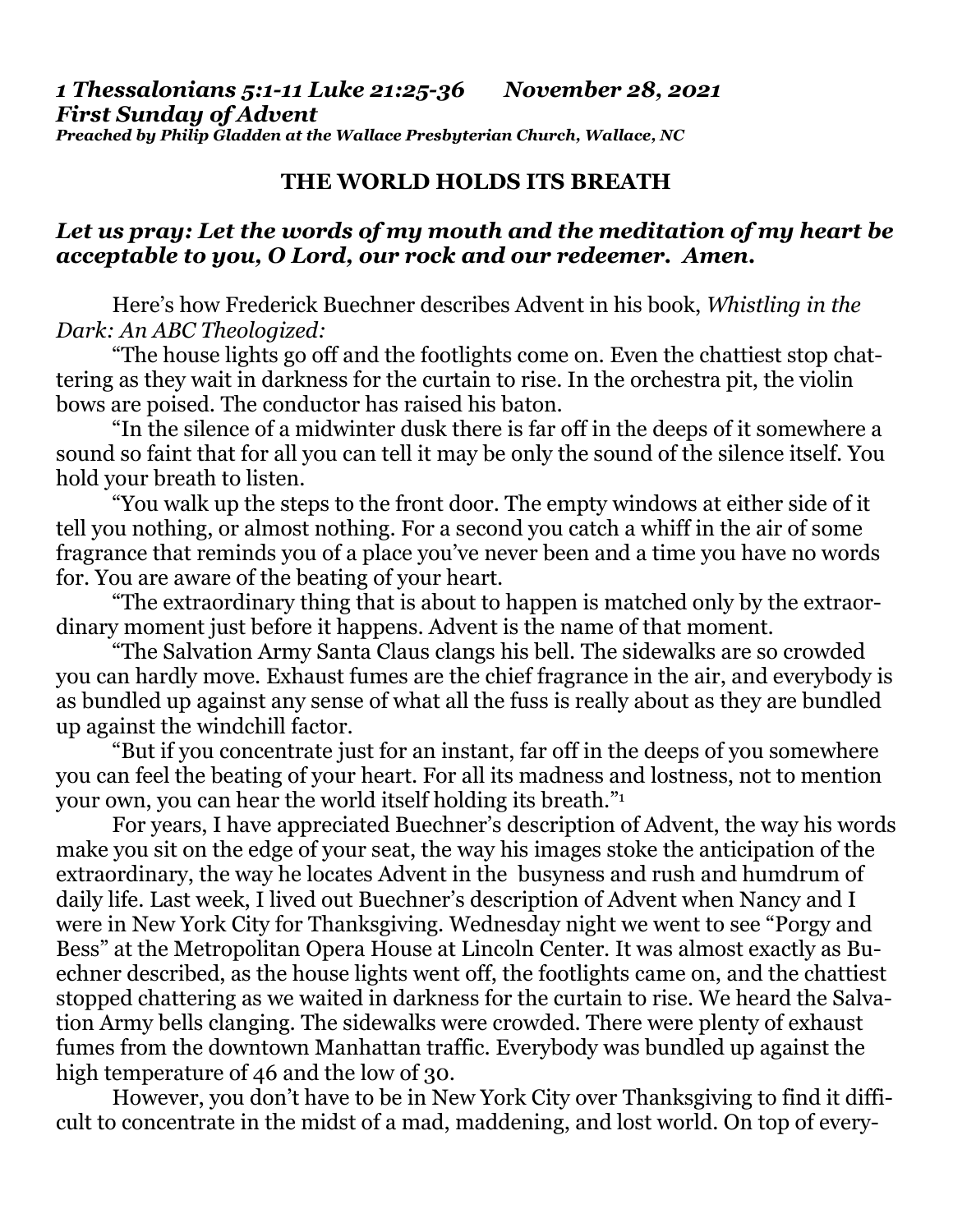thing else that demands our attention day-in and day-out, we have added the ongoing challenge of an almost two-year old pandemic, and the rush and long to-do lists of the next four weeks to get ready for Christmas.

 But that's why the season of Advent is important. If we take it seriously and pay attention during these next four weeks, perhaps we will be able to concentrate and far off in the deeps of us somewhere we will feel the beating of our hearts. The beating of our hearts is the longing we have — a longing for God's hope, peace, joy, and love to be as real in our lives and in this world as the clanging of the Salvation Army bells and the cold temperatures and the hectic schedules of our lives. That sense of longing and yearning at a heartbeat level is expressed in so many of our Advent hymns: "O come, O come, Emmanuel, and ransom captive Israel, that mourns in lonely exile here until the Son of God appear. Come, thou long-expected Jesus, born to set thy people free; from our fears and sins release us; let us find our rest in thee . . . dear desire of every nation, joy of every longing heart. While we are waiting, come. Jesus, our Lord, Emmanuel, while we are waiting, come."

 I wonder, though, if the whole world really holds its breath during Advent. Certainly we are holding our breath for many other reasons: the latest reports and recommendations about COVID-19; the results of medical tests; the current economic news; events overseas that directly affect us and the rest of the world; deep political, social, and racial divisions in our country; reports of the next mass shooting or natural disaster; and the list goes on.

 Except for the specifics, not much has changed in the last 2,000 years when it comes to holding our breath. When Jesus talked about the coming of the Son of Man, he talked to people who were holding their breath about what Rome would do next, about where their next meal would come from, about being faithful in a hostile world. When the gospel writers told their stories, they were addressing Christians who were holding their breath about what would happen if they stayed true to their faith in Jesus Christ, about what life would be like when Jerusalem and the temple were destroyed, about the pressing needs of caring for their families day-in and day-out. To them and to us, Jesus's Advent message is a call to stand up, raise our heads, be on guard, and be alert — "because your redemption is drawing near."

 Listen again to Jesus's final warning in today's gospel text: "Be on guard so that your hearts are not weighed down with dissipation and drunkenness and the worries of this life, and that day [of the coming of the Son of Man] does not catch you unexpectedly." (Luke 21:34) If today's gospel reading from Luke 21 sounds familiar, it's because I preached from Mark's parallel passage in Mark 13 two weeks ago. I ended that sermon talking about how the Presbyterian Church (U.S.A.) wrote "A Brief Statement of Faith" in the 1980's following reunion of the northern and southern denominations. I said the affirmation at the end of that faith statement clearly conveys the message of confidently hoping and watchfully working until the Lord returns. This morning we are going to use a portion of "A Brief Statement of Faith" as our Affirmation of Faith: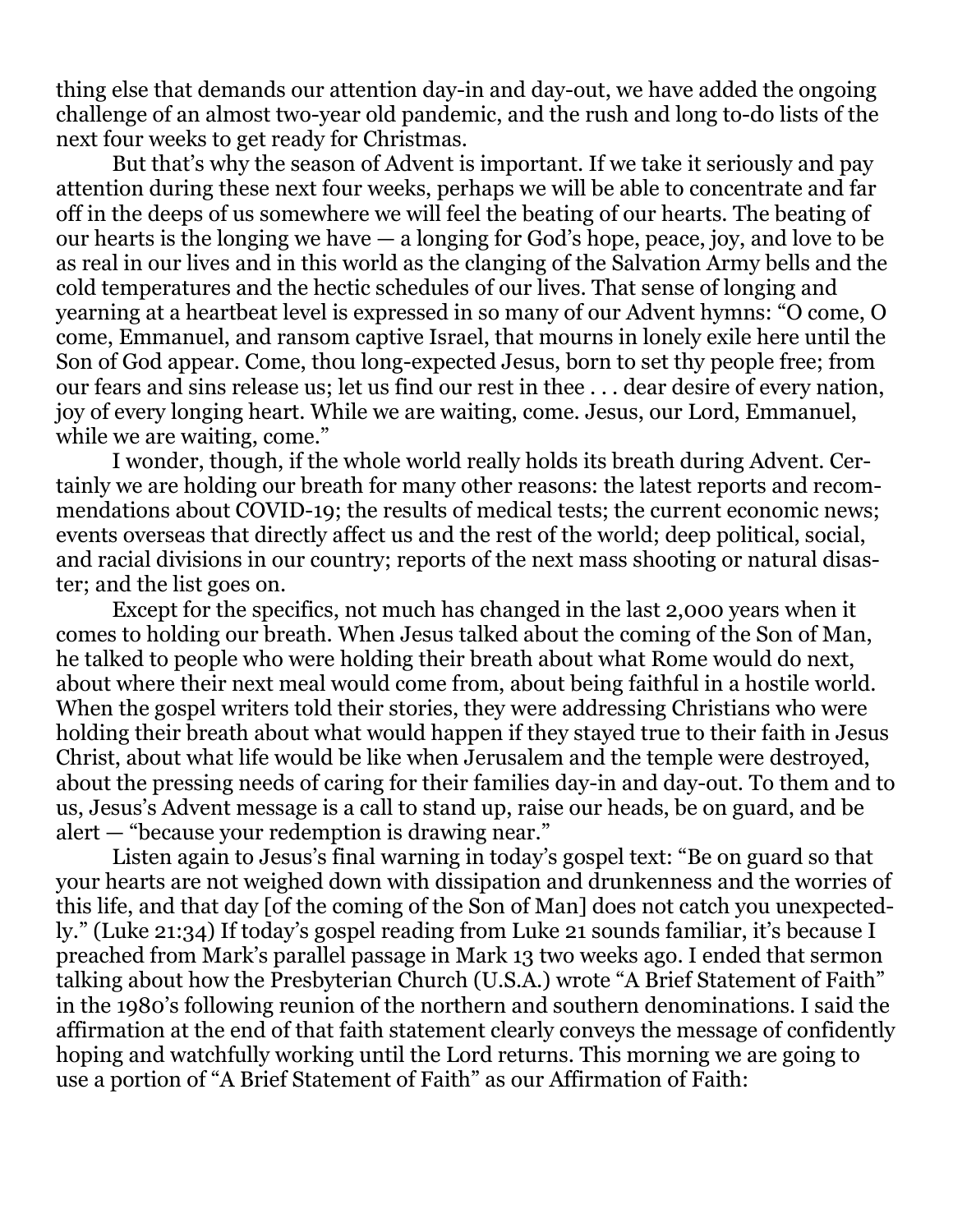*In gratitude to God, empowered by the Spirit, we strive to serve Christ in our daily tasks and to live holy and joyful lives, even as we watch for God's new heaven and new earth, praying, "Come, Lord Jesus!"* 

 And so Advent reminds us to watch and wait in a world that constantly demands our attention, saps our energies, and can even shatter our hopes and dreams. Most of us aren't very good at waiting — if our Amazon package takes longer than a day to arrive or we have to sit through more than one cycle of the traffic light or our Internet connection is a little slower than usual. How, then, are we to wait on God and God's purposes to be fulfilled, especially when so many things around us tempt us to think that God's promises might not be all that trustworthy after all?

 In a book of Advent devotions published twenty years ago, the writing for November 28 is "Waiting for God" by Henri Nouwen. He writes, "Waiting is active. Most of us think of waiting as something very passive, a hopeless state determined by events totally out of our hands. The bus is late? You cannot do anything about it, so you have to sit there and just wait. It is not difficult to understand the irritation people feel when somebody says, 'Just wait.' Words like that seem to push us into passivity.

 "But there is none of this passivity in scripture. Those who are waiting are waiting very actively. They know that what they are waiting for is growing from the ground on which they are standing. That's the secret. The secret of waiting is the faith that the seed has been planted, that something has begun. Active waiting means to be present fully to the moment, in the conviction that something is happening where you are and that you want to be present to it. A waiting person is someone who is present to the moment, who believes that this moment is *the* moment."<sup>2</sup>

 A waiting person who believes that this moment is *the* moment is a person who is holding his or her breath for God is about to do. Remember what Frederick Buechner said? "You can hear the world itself holding its breath." We might think he meant everybody in the world, and you have to wonder about that sometimes. But what if it means so much more than that? In his letter to the Christians at Rome, the apostle Paul wrote about future glory and said, "I consider that the sufferings of this present time are not worth comparing with the glory about to be revealed to us. For the creation waits with eager longing for the revealing of the children of God; for the creation was subjected to futility, not of its own will but by the will of the one who subjected it, in hope that the creation itself will be set free from its bondage to decay and will obtain the freedom of the glory of the children of God. We know that the whole creation has been groaning in labor pains until now; and not only the creation, but we ourselves, who have the first fruits of the Spirit, groan inwardly while we wait for adoption, the redemption of our bodies. For in hope we were saved. Now hope that is seen is not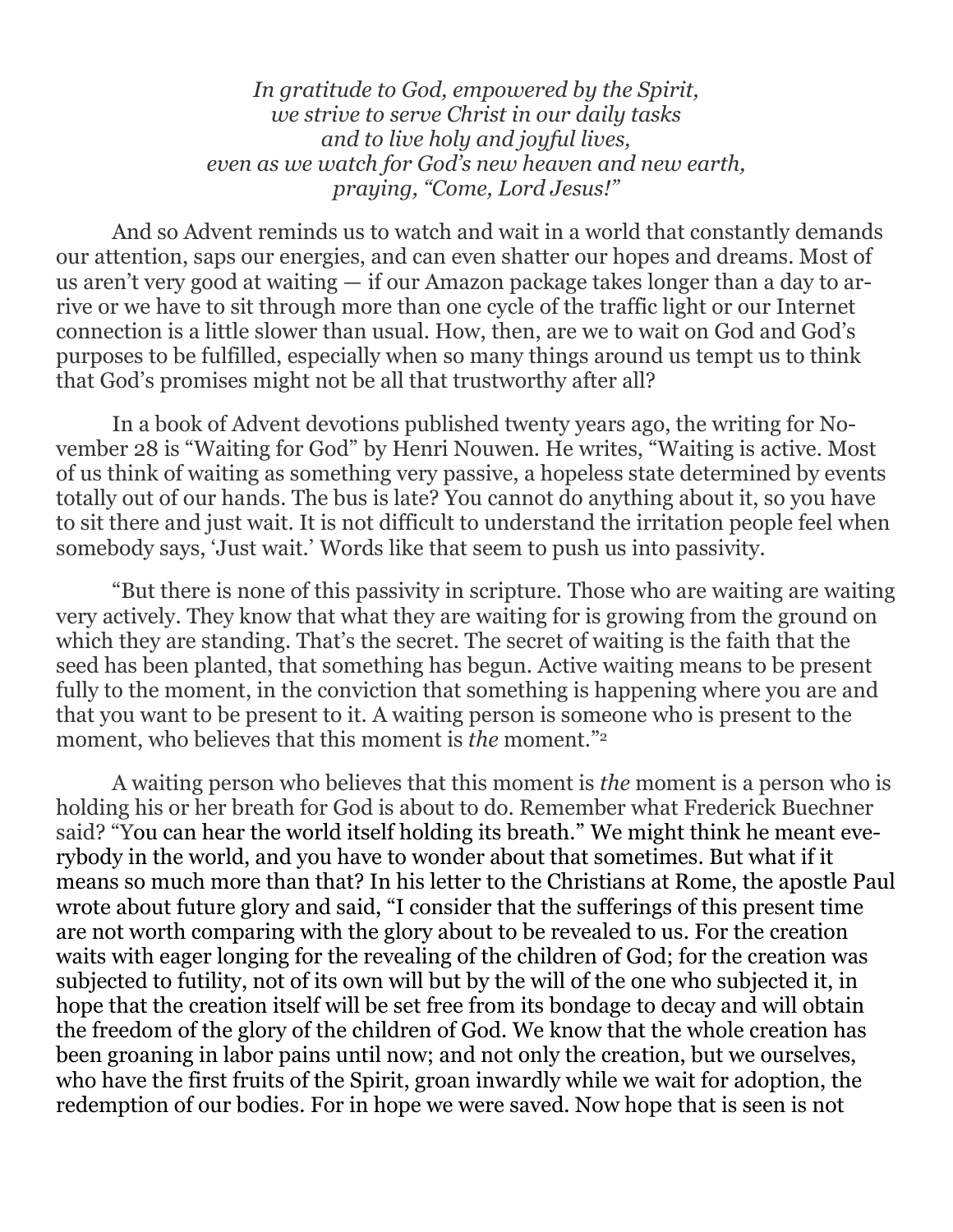hope. For who hopes for what is seen? But if we hope for what we do not see, we wait for it with patience." (Romans 8:18-25)

 Throughout life, and especially in this Advent season, we hope for what we do not see. Our Lord calls us to wait for it with patience. When the existential threats or just the ordinary demands of everyday living threaten to extinguish our hope, not only for the future but for the present, Jesus calls us to "stand up and raise your heads, because your redemption is drawing near." (Luke 21:28) This Advent, may we slow down and take the time to concentrate, feel our heartbeat, and listen for the whole world holding its breath.

 Years ago my mother gave me and Nancy a book of Advent and Christmas devotions by Ann Weems called *Kneeling in Bethlehem.* Every Advent I pull it off of my bookshelf, thumb through it, and re-read some of her poems. The first section of the book is about Advent. The first poem in the book seems especially appropriate for today's Advent message from Luke 21. It's called "The Coming of God."

*Our God is the One who comes to us in a burning bush,* 

 *in an angel's song,* 

 *in a newborn child.* 

*Our God is the One who cannot be found* 

 *locked in the church,* 

 *not even in the sanctuary.* 

*Our God will be where God will be* 

 *with no constraints,* 

 *no predictability.* 

*Our God lives where our God lives,* 

 *and destruction has no power* 

 *and even death cannot stop* 

 *the living.* 

*Our God will be born where God will be born,*